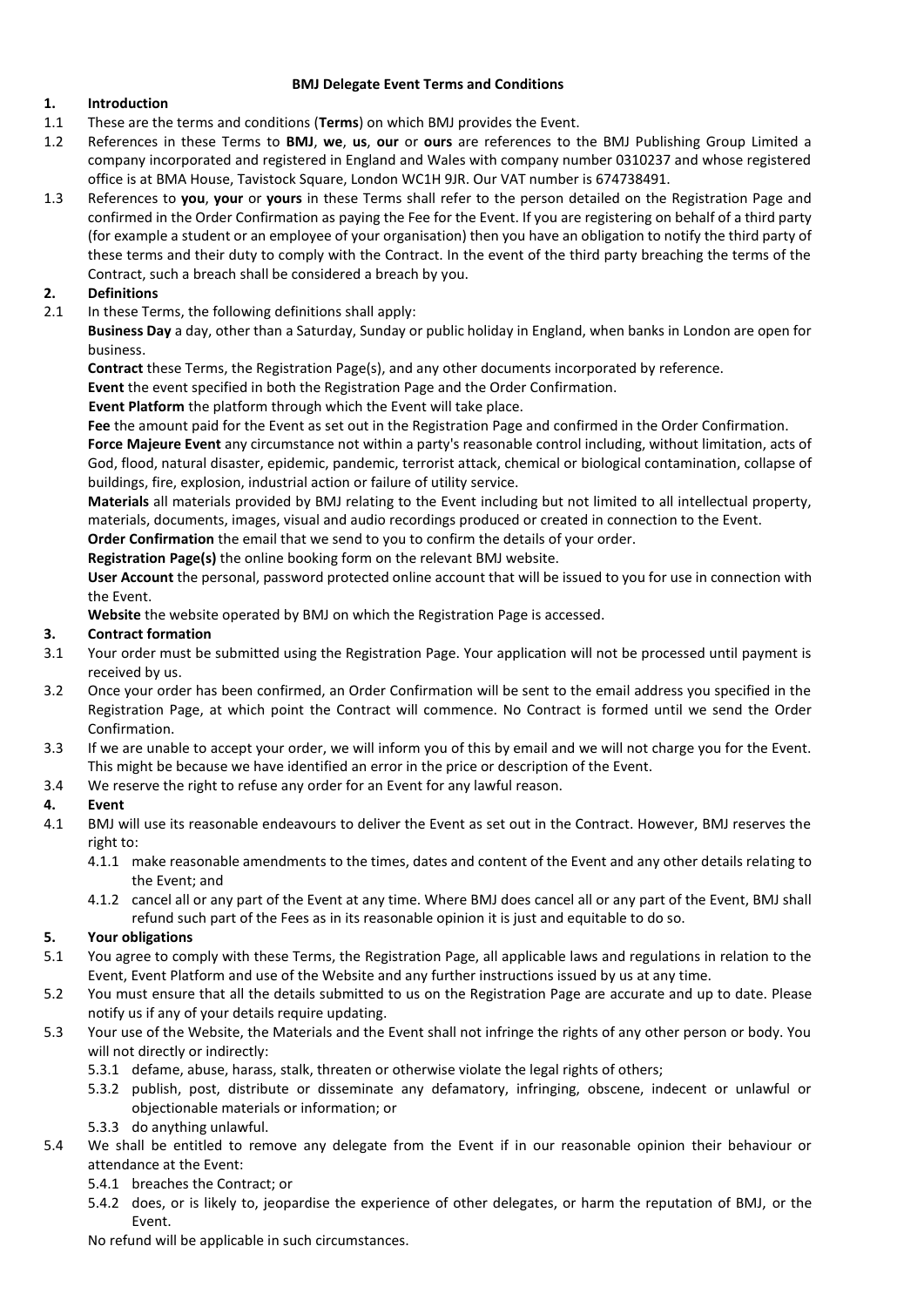# **6. Fees and payment**

- 6.1 We accept payment by the following means:
	- 6.1.1 via credit or debit card through our WorldPay online payment system;
		- 6.1.2 by cheque when booking offline via our hard copy registration form (which is available for download and print from our Website or which we can post to you). Cheques must be made out to "BMJ Publishing Group Limited";
		- 6.1.3 by telephone. Please see the Website for details; or
	- 6.1.4 by invoice for group bookings of five or more delegates, details of which are available on the Website.
- 6.2 All amounts payable, unless otherwise stated, shall be inclusive of any applicable VAT (or other similar sales tax) and are to be paid free of any charges, fees, duties or other transactional costs, for which you are responsible.
- 6.3 Please notify us if you require a VAT invoice.

# **7. Transfers**

You may not sell or transfer your place at an Event without our prior written consent. No compensation whatsoever is payable by us if this occurs.

# **8. Cancellation and refunds**

- 8.1 You have the right to cancel this contract prior to the Event by:
	- 8.1.1 emailing [events@bmj.com;](mailto:events@bmj.com)
	- 8.1.2 telephoning +44 (0)207 111 1105; or
	- 8.1.3 sending a letter to Customer Services, BMJ Publishing Group Limited, 12th Floor, Southgate House, Cardiff, CF10 1GR, Wales, United Kingdom.
- 8.2 The following cancellation charges will apply:

| Notice given                                       | <b>Refund due</b>                                 |
|----------------------------------------------------|---------------------------------------------------|
| If written notice is received more than six weeks  | Full refund                                       |
| before the Event (i.e. on or before Wednesday      |                                                   |
| 28 April 2021)                                     |                                                   |
| If written notice is received between six and four | A full refund of the fees set out in your Booking |
| weeks before the Event (i.e. Wednesday 28 April    | Form, less an administration charge of £75        |
| -Wednesday 12 May 2021)                            |                                                   |
| If we receive written notice to cancel less than   | No refund                                         |
| four weeks before the Event (i.e. on or after      |                                                   |
| Thursday 13 May 2021)                              |                                                   |

- 8.3 We accept no responsibility for any cancellation notices that we fail to receive for any reason.
- 8.4 Subject to you complying with this Clause 8 we will aim to refund you within 14 days of receiving your cancellation notice. Refunds will be made using the same payment method used for the initial transaction.

## **9. Intellectual property and use of Materials**

You agree not to reproduce, distribute, copy, create a database, translate or modify the Materials, create derivative works, or in any way commercially exploit the Materials without our prior written consent.

# **10. User Account, Website and Event Platform**

- 10.1 BMJ will provide you with a User Account in relation to the Event and Event Platform. You are responsible for all actions carried out in relation to the User Account and you should keep any username and password confidential. You should inform us immediately if you believe that your User Account has been accessed by a third party or is in any way compromised.
- 10.2 BMJ makes no warranty that the Website, Event Platform or the equipment that makes the Event Platform available shall be free from viruses or anything else which may cause harm to your (or anyone else's) computer or connected equipment.
- 10.3 BMJ may suspend the Website and/or Event Platform for any reason without notice. BMJ shall use its reasonable endeavours to give you as much notice as possible in such circumstances.

## **11. Disclaimer**

- 11.1 The Event and Event Platform is provided on an "as is" basis. Other than as stated in these Terms, we make no (and expressly exclude all) conditions, representation or warranties, express or implied, whether by statute, common law, or otherwise, to the greatest extent permitted by law.
- 11.2 BMJ relies on authors of articles, contractors and third party data providers to confirm the accuracy of information presented and to describe generally accepted practices and therefore BMJ cannot warrant as to its accuracy or that this meets all or any requirement for professional development. You should be aware that professionals in the field may have different opinions. Because of this fact and also because of regular advances in medical research BMJ strongly recommends that you independently verify any information you choose to rely upon. Ultimately it is your responsibility to make your own professional judgements.
- 11.3 Description or reference to a product or publication within the Event does not imply endorsement of that product or publication.

#### **12. Liability**

12.1 We are responsible for loss or damage you suffer that is a foreseeable result of our failure to (i) comply with these Terms or (ii) use reasonable care and skill. This includes liability for: death or personal injury caused by our